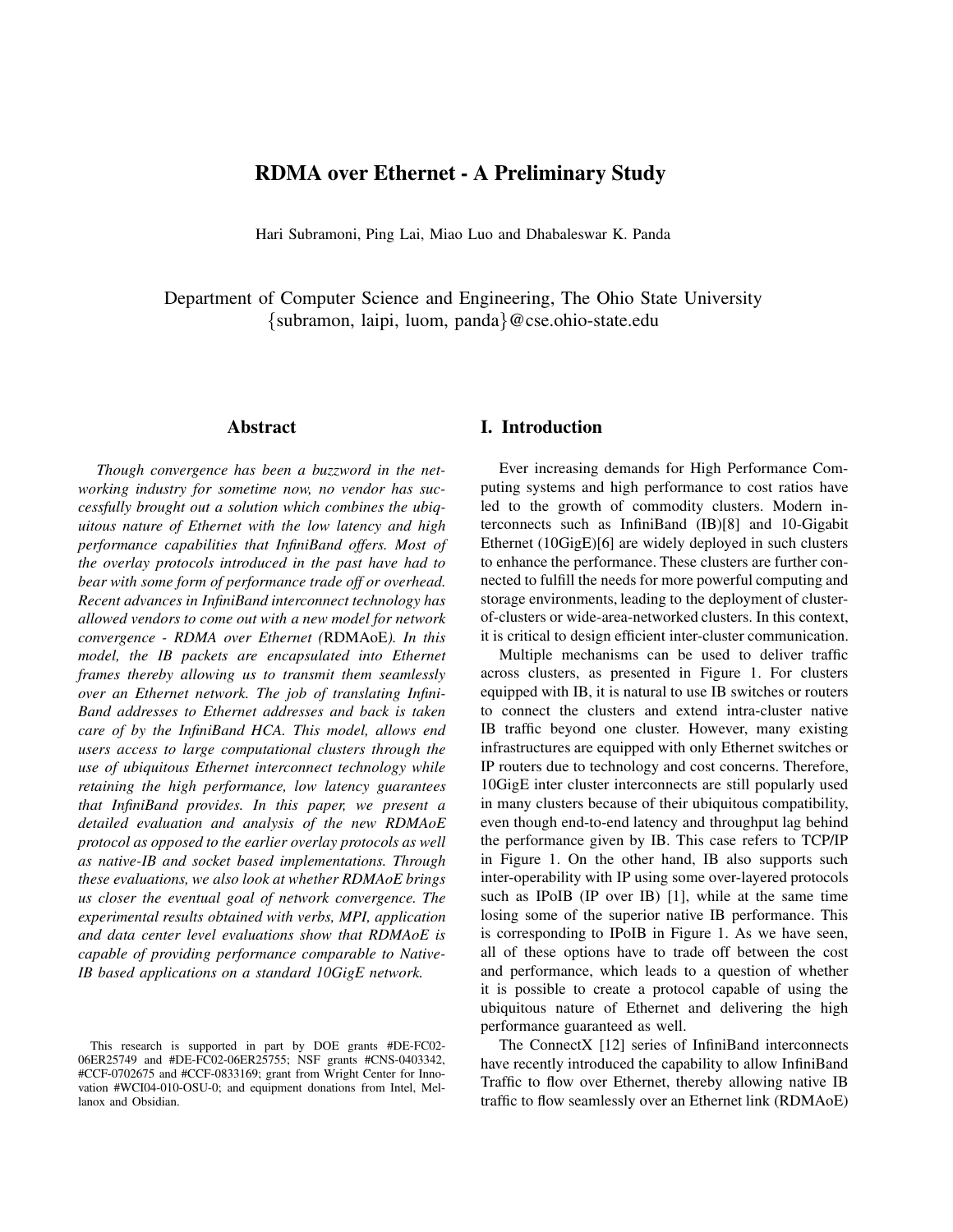[13]. This mechanism is named as RDMAoE, while the existing IB mechanism is named as native IB in Figure 1. The advantage of RDMAoE is that we can now leverage the high performance offered by native IB communication in an ubiquitous environment like Ethernet. The IB packets are encapsulated into Ethernet frames and sent out of the interconnect so that the intermediate Ethernet based network elements are able to transmit the packet to the intended destination. The job of translating the IB destination LID to an Ethernet understandable machine (MAC) address is handled in part by the End application/MPI stack and the InfiniBand HCA. In this scenario, clusters can use the existing Ethernet switch or router deployment while using the verbs level IB communication.



## **Figure 1. Overall Framework for Network Communication with ConnectX adapter**

In this work, we target on evaluating and analyzing the performance characteristics of the aforementioned communication mechanisms. We basically want to answer the following questions through this research:

• How do the different communication protocols stack up against each other as far as performance is concerned?

and more broadly

• Does RDMAoE bring us a step closer to the goal of network convergence?

We first use a set of protocol level benchmarks to compare their very basic performance. After that, we characterize their performance using MPI [14] benchmarks (on both micro-benchmark level and application benchmark level), file system benchmarks and data center applications (i.e., FTP service). From the results, we observe that RDMAoE offers very close performance to native IB on verbs level, MPI benchmarks level and data center application level when transparently delivering traffic over Ethernet switch. However, it requires some amount of CPU time to encode/decode the packets, which results in high CPU utilization.

The remainder of this paper is organized as follows: Section II gives an overview of IB and RDMAoE. We evaluate and analyze the performance in various scenarios in Section III, describe the related work in Section IV, and summarize the conclusions and future work in Section V.

## **II. InfiniBand and RDMAoE**

In this section we give a brief introduction on Infini-Band and RDMAoE.

#### A. InfiniBand

InfiniBand Architecture [8] is an industry standard that defines a System Area Network (SAN) to design clusters offering low latency and high bandwidth. A typical IBA cluster consists of switched serial links for interconnecting both the processing nodes and the I/O nodes. IBA supports two types of communication semantics: Channel Semantics (Send-Receive communication model) and Memory Semantics (RDMA communication model). Remote Direct Memory Access (RDMA) [21] operations allow processes to access the memory of a remote node process without the remote node CPU intervention. These operations are transparent at the remote end since they do not involve the remote CPU in the communication. Increasing number of InfiniBand clusters are currently being deployed in several High End Computing scenarios including high performance computing systems, web and Internet datacenters, etc.

The popular TCP/IP network protocol stack can be adapted for use with InfiniBand by the IP over IB (IPoIB) driver [11]. IPoIB is a Linux kernel module than enables InfiniBand hardware devices to encapsulate IP packets into IB datagram or connected transport services. When IPoIB is applied, an InfiniBand device is assigned an IP address and accessed just like any regular TCP/IP hardware device.

#### B. RDMA over Ethernet (RDMAoE)

RDMAoE is a new protocol that allows us to perform native IB communication seamlessly over lossless Ethernet links. RDMAoE packets are encapsulated into standard Ethernet frames with an IEEE assigned Ethertype, a Global Routing Header (GRH), unmodified InfiniBand transport headers and payload.

In RDMAoE, Ethernet management services are used instead of IB subnet management services. In Ethernet world, nodes are commonly referred to by applications through IP addresses. RDMAoE can encode the IP addresses of the corresponding Ethernet port into its Global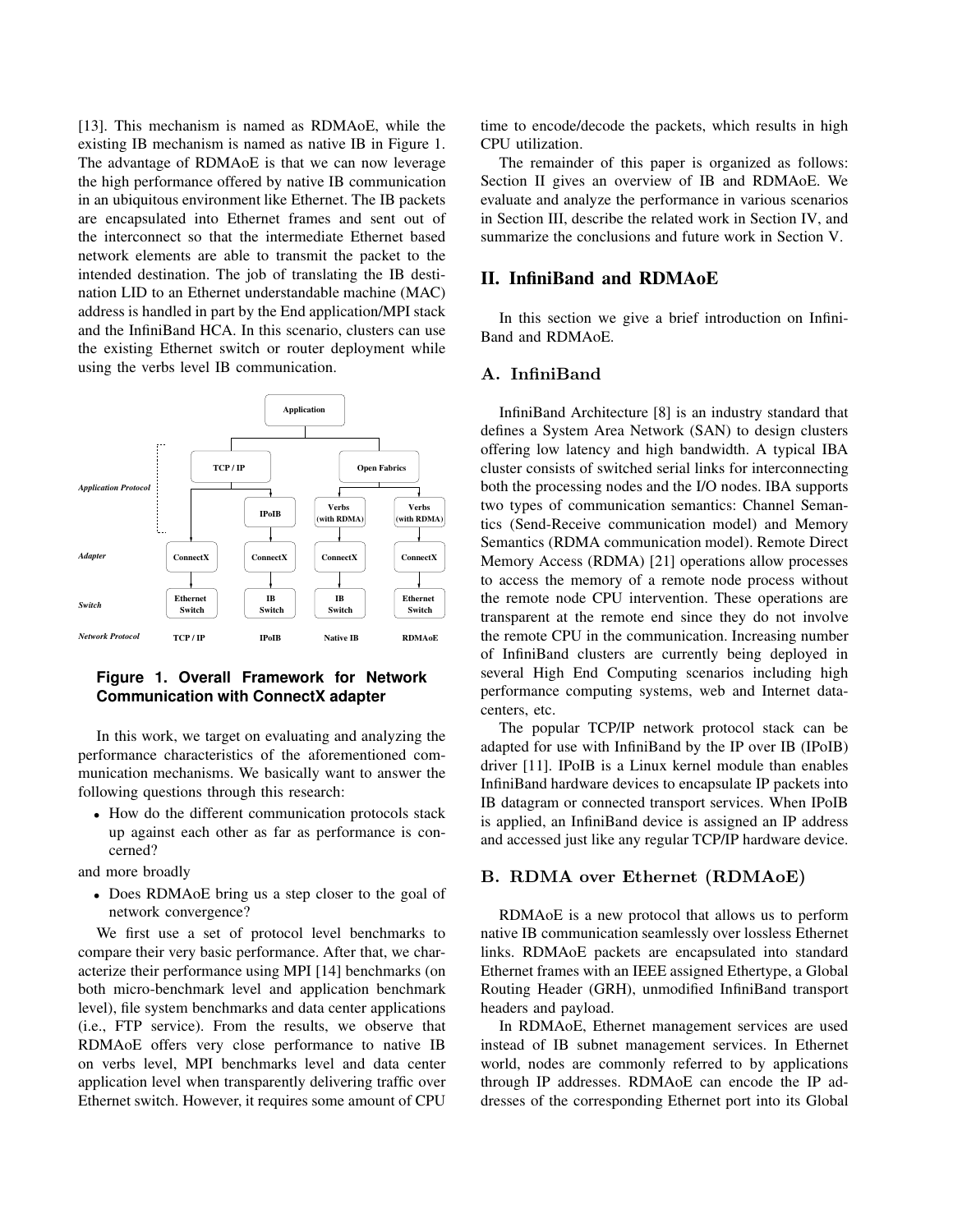Identifier (GID), and makes use of the IP stack to bind a destination address to the corresponding netdevice and to obtain its L2 MAC addresses. In this way, the IB Verbs API need not be modified. When using RDMAoE ports, address handles are required to contain GIDs and the L2 address fields. The Ethernet L2 information is then obtained by using vendor-specific driver calls. Thus, the RDMAoE ports are functionally equivalent to regular IB ports from the IB stack perspective. Another interesting feature of this mode is that, for any socket based application, it is functionally equivalent to a normal 10 GigE port. Thus both socket based and IB verbs based applications can run over the ConnectX card in RDMAoE mode at the same time. As there is no Subnet Agent (SA) in RDMAoE, the connection management code is modified to fill the necessary path record attributes locally before sending connection management packets. Similarly, the connection manager provides to the user the required address handle attributes when processing Secure Inter-Domain Routing (SIDR) requests and joining multicast groups.

As in InfiniBand mode, most of the overhead of packet processing is taken care of by the ConnectX HCA. While TCP Segmentation Offload (TSO) is supported by the ConnectX HCA in hardware, Large Receive Offload (LRO) is a pure software feature used by the CX drivers in Linux. In RDMAoE mode, the ConnectX HCA only takes care of flow control at the transport level, leaving the link level flow control to the ones adopted by Ethernet. The HCA also performs offloading of TCP/UDP/IP checksum while operating as a pure Ethernet device.<sup>1</sup>

### **III. Performance Evaluation**

In this section, we present the experimental results comparing the performance of the four communication mechanisms over IB ConnectX NIC's, inter connected using an IB or Ethernet switch. As the initial step, we measured the latency with two nodes connected back-toback, in order to present the overhead of packet encapsulation in RDMAoE. We first measured the pure verbs level latency and CPU utilization. This provides the baseline reference for the performance of higher level protocols. We then compare their performance using OSU MPI level micro-benchmarks [20], IMB collective benchmarks [9], and NAS benchmark [3]. Finally we use FTP application to characterize their performance in a data center like environment.

#### A. Experimental Setup

Our experimental setup is as shown in Figure 2. Each node in our setup has the Intel Nehalem series of processors with Dual quad-core processor nodes operating at 2.40 GHz with 12 GB RAM and a PCIe 2.0 interface. The latest ConnectX DDR HCA was used in each of the compute nodes. Depending on the mode in which the ConnectX HCA's were configured - Native IB or RDMAoE, the switch used was either a 24 port DDR Mellanox IB switch or a 24 port Fulcrum Focal Point 10GigE switch respectively. Both the switches and the HCA's used CX4 [7] type interfaces. While ConnectX firmware version 2.6.0 and OFED-1.4.1 were used for Native IB and IPoIB related experiments, an experimental version of the ConnectX firmware and a pre-release version of OFED based out of OFED-1.5 was used for all the RDMAoE and TCP/IP based ones.



**Figure 2. Experimental Setup**

#### B. Verbs Level Performance

In this section, we use the IB verbs-level tests (*perftests*) provided with the OFED software stack to evaluate the performance of the basic IB protocols. To measure the performance of RDMAoE, we modified this benchmark to make it work compatibly with RDMAoE stack. Moreover, nttcp [4] benchmark is used to measure the performance of TCP/IP and IPoIB protocols.

First, we connect the machines in a back-to-back manner to find out the basic latency performance of the various operating modes. The results are shown in Figures 3 (a), (b) and (c) for small, medium and large messages, respectively. We see that the TCP-based protocols (either IPoIB or TCP/IP) do not perform well for small and medium message size, while RDMAoE has good performance as compared to the native IB. This means that the overhead of encapsulating the IB packets is marginal. Further, in order to make the scenario more realistic, we introduced a switch between two nodes. We performed the verbs level latency tests again to assess the overhead caused due to adding

<sup>&</sup>lt;sup>1</sup>This protocol is undergoing changes and the description of RDMAoE is based on the protocol as it stands during the camera-ready preparation time (August '09).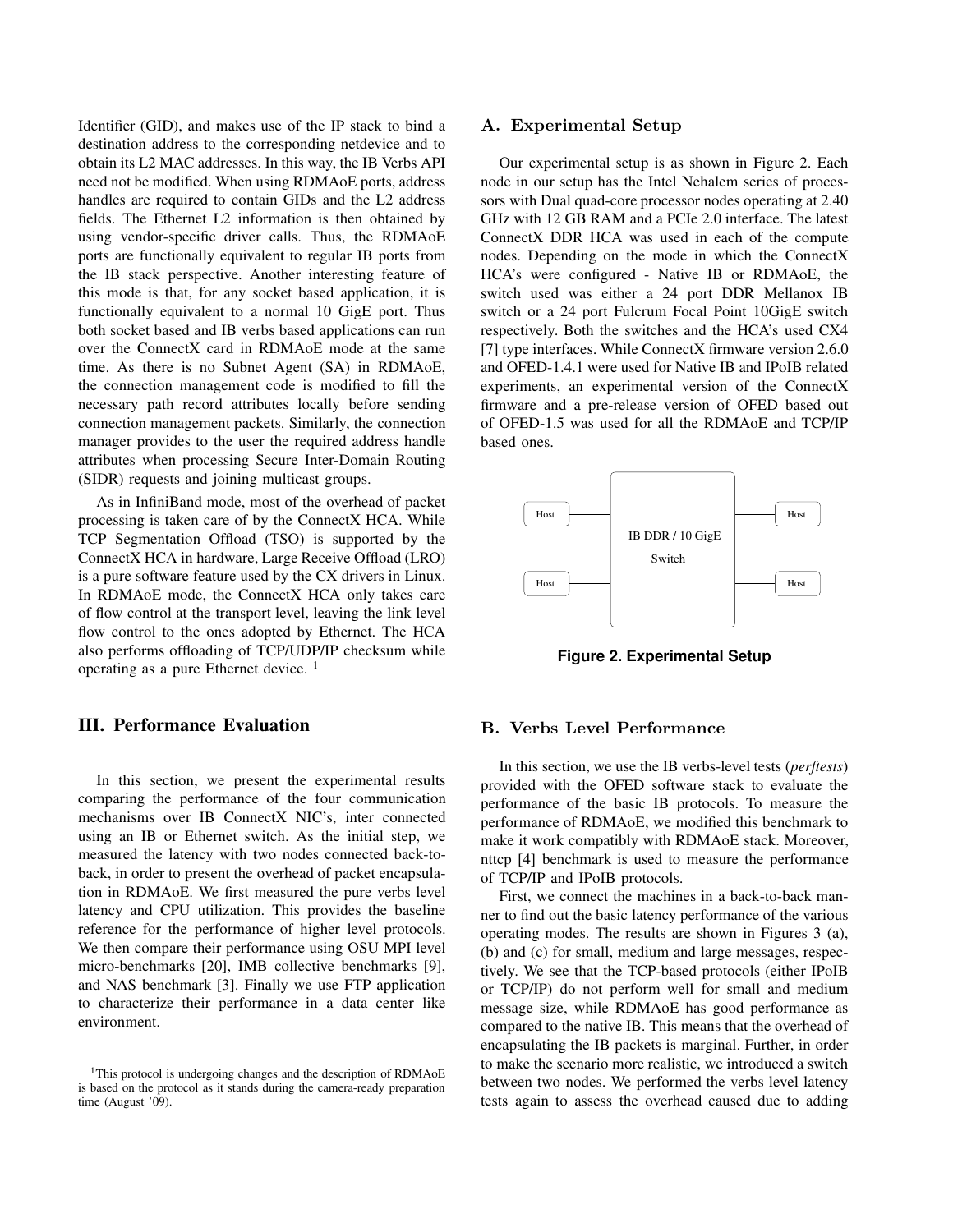the switch into the topology. Figures  $4$  (a), (b) and (c) present the corresponding latency performance. For small to medium sized messages, while the Mellanox DDR IB switch adds an average latency of *0.20 us* to *0.30 us*, the Fulcrum 10 GigE switch adds an average latency of *0.50 us* to *1.00 us*. In both the experimental scenarios, we see that RDMAoE yields the similar performance as native IB for small and medium messages. Therefore, it is expected to provide acceptable compromise between the performance and the supplies of existing switches.

We also measured the CPU utilization when the benchmark is running. The results are presented in Figure 5. The results shown here are normalized to be per core CPU utilization. Since RDMAoE targets on achieving very low latency communication, which is more notable when the message size is small, we only show the performance for small messages. As expected, native IB has very low CPU utilization, because it does not require much involvement from host processor to transmit packets. The reason RD-MAoE shows higher CPU utilization could be due factors like the smaller MTU, which we plan to investigate in greater detail in the future. The amount of data that can be sent in one packet while the HCA is operating in RDMAoE mode is limited by the MTU of the lower level ethernet device which was set to 1500 bytes during our experiments. Apart from this, there is also the overhead of the IB level headers that needs to be encapsulated into the ethernet frame to consider. On the other hand, TCP-based protocols (TCP/IP and IPoIB) also need to occupy some CPU time for the TCP stack processing. IPoIB is highly optimized in the current OFED version, so it shows lower utilization here. Moreover, for both of them, the CPU utilization decreases as the message size increases. This is because that the TCP stack processing overhead is amortized by the large message transmission time.



**Figure 5. CPU Utilization Comparison**

#### C. MPI Level Performance

In this section, we use the MPI as the higher level protocol to show the performance difference of the four lower level protocols. We measure the results using microbenchmark, the collectives benchmark and NAS application benchmark.

MVAPICH [15] compiled with IB channel is utilized as the MPI model that directly runs over IB and RDMAoE, while the one compiled with TCP channel is utilized as the model running over TCP.

*1) Micro Benchmark Level Performance:* We utilize the OSU MPI Benchmark (OMB) [20] to characterize the performance comparison.

Figures 6 (a), (b) and (c) compare the bandwidth performance, including one-directional bandwidth, onedirectional multi-pair communication bandwidth and bidirectional bandwidth. Similar to the verbs level results, MVAPICH over native IB has the best performance and MVAPICH over TCP/IP or IPoIB has the worst performance. The performance of RDMAoE falls in between, having about 25% to 30% degradation as compared to native IB. Using multiple communication pairs can mitigate the overhead of TCP stack processing, but cannot help much for IB. This is why there is improvement for TCP/IP and IPoIB in multi-pair bandwidth experiments, while no improvement seen in native IB and RDMAoE cases.

Figure 7 shows the MPI level latency performance. Similarly, we observe that native IB and RDMAoE provide much better performance than TCP/IP and IPoIB. MPI running over RDMAoE has quite close latency to that of MPI running over native IB. The similar comparison is also seen in Figures 8 (a), (b) and (c) which show the latency results using multiple pairs of communications. However, here surprisingly, the performance of IPoIB for small messages becomes worse as compared to Figure 7 (a). We are investigating this currently.

*2) Performance of Collective Operations:* In this section, IMB [9] is utilized to measure the performance of MPI collectives over different communication protocols. Figures 9 and 10 present the results of *MPI Allgather* and *MPI Allreduce*, respectively. Except the variation in *MPI Allgather* running with TCP/IP for medium messages, the comparison in all the cases are conformable to that for point-to-point communication. This means that RDMAoE can provide MPI with steady comparable performance to native IB not only in basic point-to-point communications but also in collective communication.

*3) NAS Application Performance:* We further utilize the NAS [3] benchmarks to compare the impact of different communication protocols. Due to large range of scales in different NAS applications, we normalized the execution time in all cases to the time in native IB case. As shown in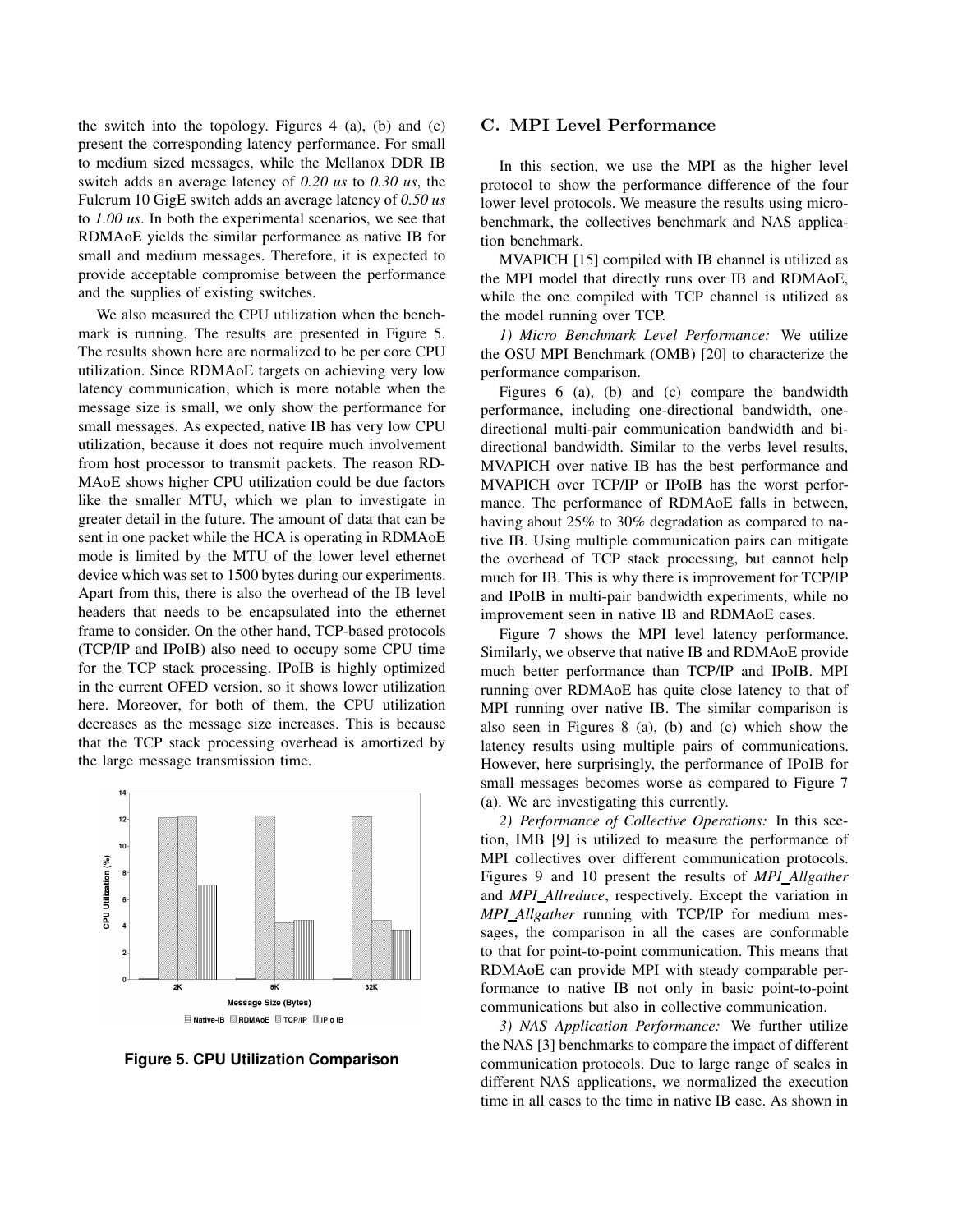

**Figure 3. Back to Back Verbs Level Latency Comparison of: (a) Small messages, (b) Medium messages, and (c) Large messages**



**Figure 4. Verbs Level Latency Comparison of: (a) Small messages, (b) Medium messages, and (c) Large messages**



**Figure 6. MPI Bandwidth Performance using OMB: (a) Uni-directional Bandwidth, (b) Uni-directional Multi-Pair Bandwidth and, (c) Bi-Directional Bandwidth**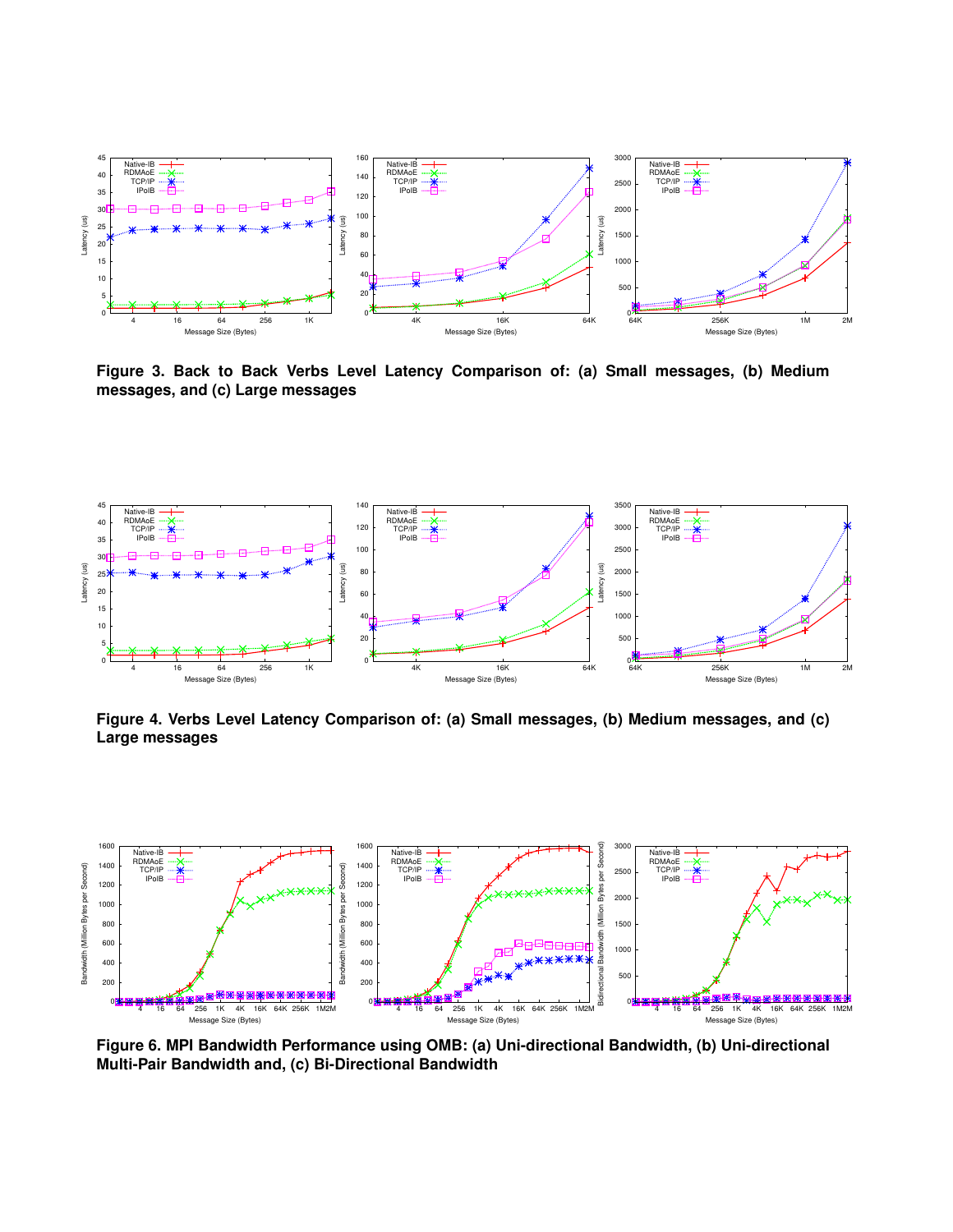

**Figure 7. MPI Latency Performance using OMB: (a) Small messages, (b) Medium messages, and (c) Large messages**



**Figure 8. MPI Multi-Latency using OMB: (a) Small messages, (b) Medium messages, and (c) Large messages**

Figure 11, native IB and RDMAoE provide much better performance in all the applications, about 3 to 4 times improvement on average. TCP/IP performs the worst and IPoIB performs a minor better than TCP/IP. These results are consistent with the previously seen results in Section III-B and Section III-C1.



**Figure 11. NAS Application Performance**

#### D. Data-Center Application Performance

In this section, we use one popular application, i.e., FTP, used in many data centers to characterize the performance of the aforementioned communication protocols.

The existing FTP libraries such as GridFTP [2] are designed to execute on top of TCP, so they can not run over native IB or RDMAoE. In our previous work [10], we have designed and evaluated an IB based ADTS-FTP library, which can make use of the zero-copy benefits of native IB. Here, we further make some minor modifications (that is mentioned in Section II-B) to make it also run on RDMAoE. GridFTP is utilized to show the performance of TCP/IP and IPoIB. We also apply the well known tuning methods (such as adjusting the TCP buffer size etc.) to optimize its performance [10].

Figure 12 shows the file transferring time of *get* operation for varying file sizes. We observe that ADTS-FTP using native IB and RDMAoE performs much better than GridFTP over TCP/IP and IPoIB. This is resulted from the much lower overhead of zero-copy operations in the former case than the TCP related processing and copies in the latter case. RDMAoE can provide almost the same performance as the native IB for smaller file sizes and very small degradation as the file size increases. This still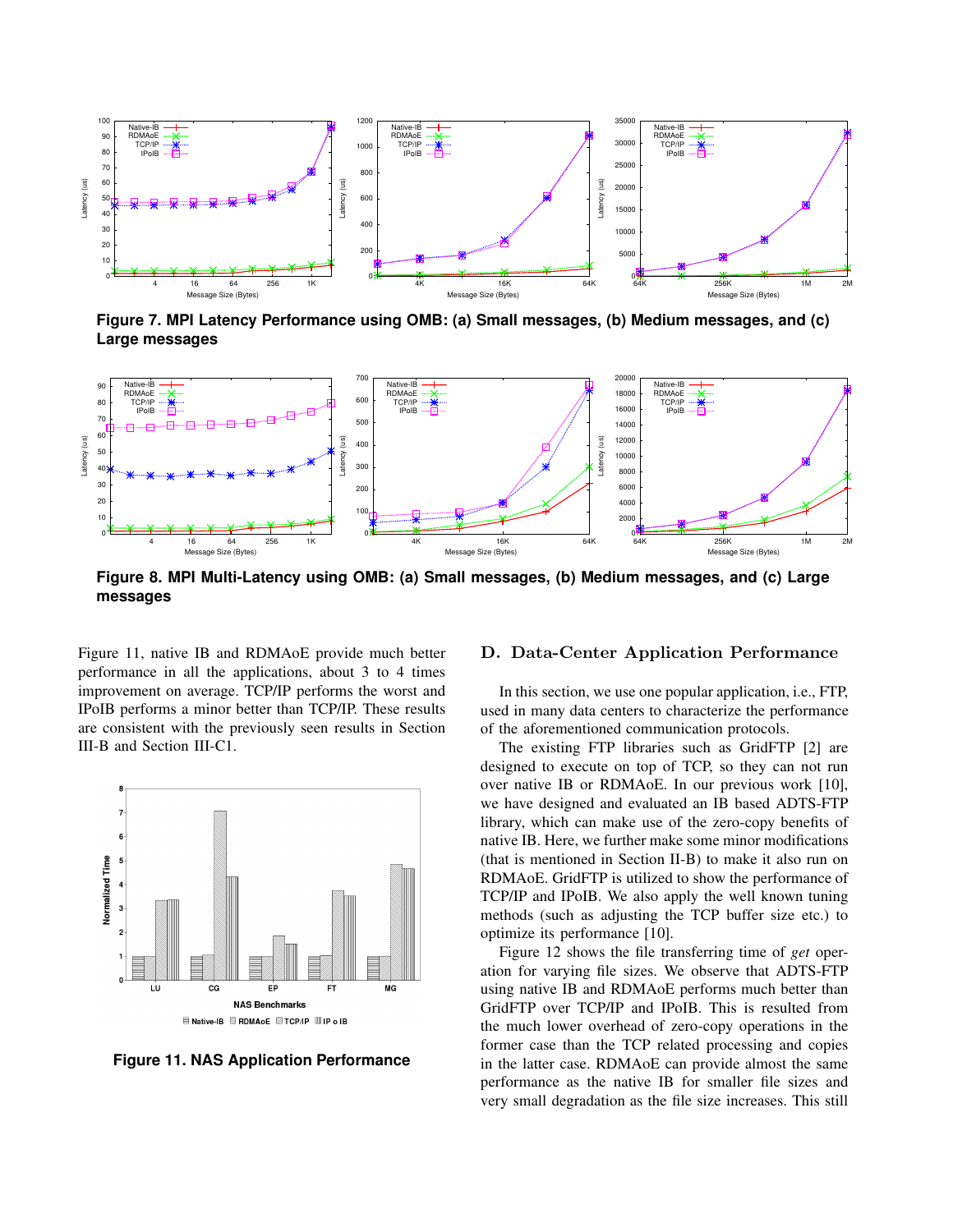

**Figure 9. Performance Comparison Allgather Collective for: (a) Small messages, (b) Medium messages, and (c) Large messages**



**Figure 10. Performance Comparison Allreduce Collective for: (a) Small messages, (b) Medium messages, and (c) Large messages**

tells us that RDMAoE is a good trade off between the performance benefits and the equipment cost.



**Figure 12. FTP** *get* **Operation Time**

# **IV. Related Work**

The current Ethernet is either slow with commodity NICs using generic TCP/IP stack or costly with TCP/IP Offload Engine (TOE). Many researchers have been paying effort to improve the situation.

Michael Oberg etc. [19] evaluated RDMA over Gigabit Ethernet as a potential Linux cluster interconnect. In the paper, they describe Ammasso Gigabit Ethernet RDMA technology, which uses a custom protocol to wrap RDMA method in TCP/IP packets and send them over Ethernet frames. The Ammasso hardware functions as a TCP offload engine, implementing a custom TCP/IP stack in hardware. Through both network level and application level experiments, they demonstrated better throughput and latency performance of Ammasso RDMA adapter than the typical non-RDMA Gigabit adapters in a commodity Ethernet environment.

Internet Wide Area RDMA Protocol (iWARP) standard [22], which was introduced to extend the benefits of RDMA to the traditional Ethernet-based networks, allows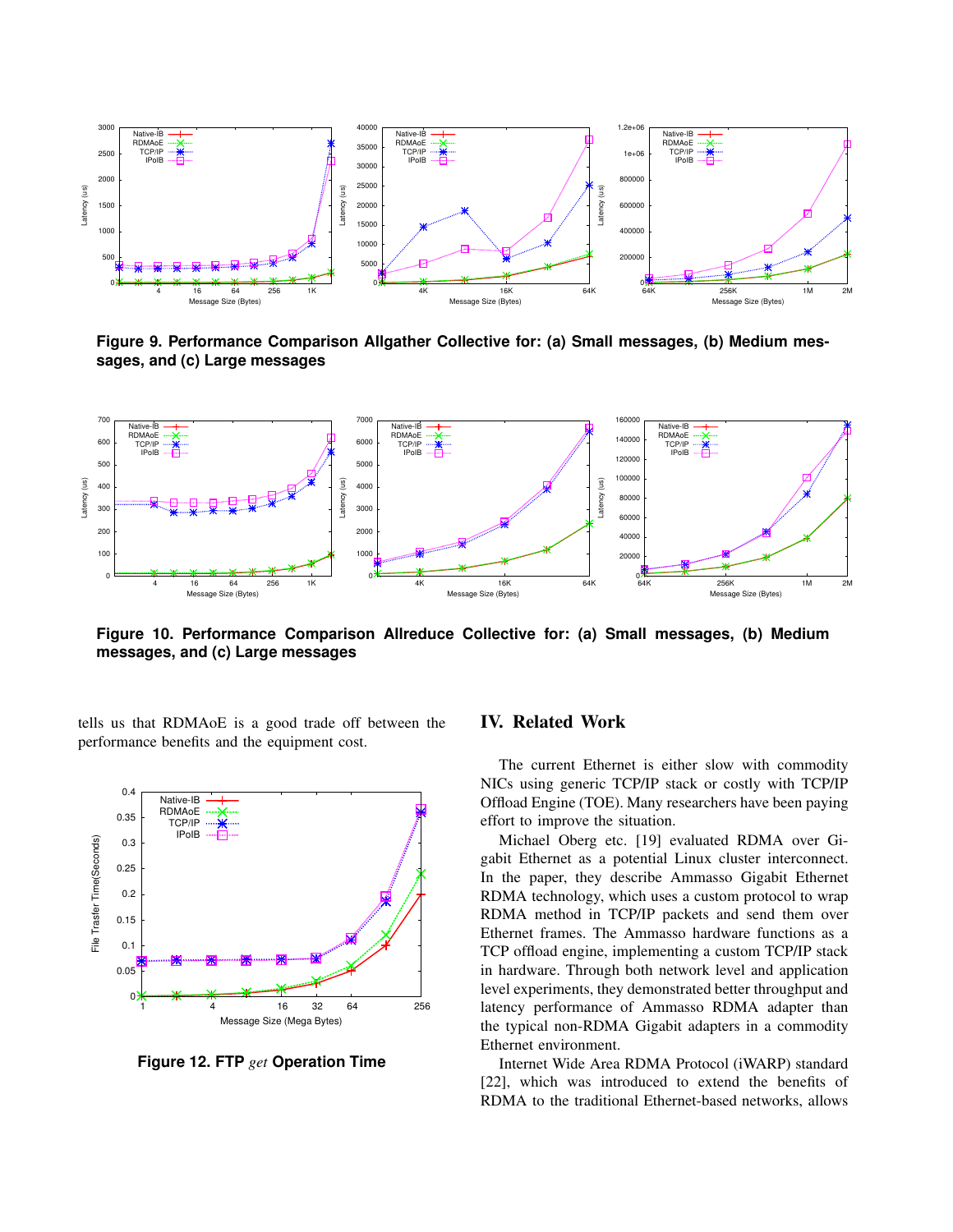for zero-copy transfer of data over the legacy TCP/IP communication stacks. In [18], Narravula et al. presented MPI-iWARP, a high performance MPI over iWARP as means to overcome the performance limitations observed in the traditional TCP/IP stack based software.

MX over Ethernet (MXoE) protocols [16] were proposed by Myricom in 2006, which support Myricoms dualprotocol Myri-10G network-interface cards and standard 10-Gigabit Ethernet switches to achieve latencies 5 to 10 times lower than with TCP/IP over Ethernet. MXoE extends advantages of MX [17] to standard 10-Gigabit Ethernet switching by kernel bypass, which can achieve low latency and low host-CPU utilization by allowing application programs to communicate directly with firmware in the programmable Myri-10G NICs. Open-MX [5] is a high-performance implementation of the Myrinet Express message-passing stack over generic Ethernet networks, which provides wire-protocol compatibility for applications with the native MXoE stack.

Other than the efforts that try to use zero-copy send/receive and RDMA technologies over Ethernet, there are also other works that have been done on different protocols.

The Joint Network Interface Controller (JNIC) project [23] developed a novel Ethernet endpoint to explore highperformance in-data-center communications over Ethernet. They designed and evaluated a network architecture for Ethernet-based communications in future data centers. The project demonstrated that NIC hardware closely coupled into the CPU/memory complex can be combined with onload software running on a multi-core CPU to achieve increased Ethernet performance while reducing the endpoint costs.

## **V. Conclusion**

We performed a comprehensive evaluation of four possible modes of communication that can be performed using current generation InfiniBand hardware at verbs, MPI, application and data center levels. The experimental results obtained from our evaluation shows that the new RDMAoE technology offers end users an easy and high performance solution to the problem of network convergence. From our verbs level latency tests, we can clearly see that RDMAoE is capable of providing latencies close to that provided by Native IB based applications over a standard 10 GigE link. As expected, the latency performance that IPoIB and standard TCP based solutions give is much lower than that given by Native IB and RDMAoE. The trends seen in the verbs level tests are seen to hold throughout the other evaluations done at a higher level such as microbenchmark, collectives, application and data centers.

## **References**

- [1] IP over InfiniBand Working Group. http://www.ietf. org/html.charters/ipoib-charter.html.
- [2] W Allcock. GridFTP: Protocol Extensions to FTP for the Grid. Global Grid ForumGFD-R-P.020,2003.
- [3] D. H. Bailey, E. Barszcz, J. T. Barton, D. S. Browning, R. L. Carter, D. Dagum, R. A. Fatoohi, P. O. Frederickson, T. A. Lasinski, R. S. Schreiber, H. D. Simon, V. Venkatakrishnan, and S. K. Weeratunga. The NAS Parallel Benchmarks. volume 5, pages 63–73, Fall 1991.
- [4] Elmar Bartel. http://hpux.connect.org.uk/hppd/hpux /Networking/Admin/nttcp-1.47/.
- [5] Brice Goglin. Design and Implementation of Open-MX: High-Performance Message Passing over Generic Ethernet Hardware. In *CAC 2008: Workshop on Communication Architecture for Clusters, held in conjunction with IPDPS 2008*, Miami, FL, April 2008. IEEE Computer Society Press.
- [6] IEEE 802.3 Ethernet Working Group. IEEE 802.3. http://www.ieee802.org/3/.
- [7] IEEE802.3 10GBASE-CX4 Task Force. IEEE P802.3ak 10GBASE-CX4 Standard. http://www.ieee802.org/3/ak/index.html/.
- [8] Infiniband Trade Association. http://www.infinibandta.org.
- [9] Intel Corporation. Intel Micro Benchmarks. http://software.intel.com/en-us/articles/intel-mpibenchmarks/.
- [10] P. Lai, H. Subramoni, S. Narravula, A. Mamidala, and D. K. Panda. FTP Mechanisms for High Performance Data-Transfer over InfiniBand. In *The 38th International Conference on Parallel Processing (ICPP '09)*.
- [11] Mellanox OFED Stack for Linux Users Manual. http://www.mellanox.com/pdf/products/software/ Mellanox\_OFED\_Linux\_User\_Manual\_1\_20.pdf.
- [12] Mellanox Technologies. ConnectX Architecture. http://www.mellanox.com/products/connectx\_architecture.php.
- [13] Mellanox Technologies. RDMA over Ethernet. http://www.opensubscriber.com/message /general@lists.openfabrics.org/12419517.html/.
- [14] MPI Forum. MPI: A Message Passing Interface. In *Proceedings of Supercomputing*, 1993.
- [15] MVAPICH2: High Performance MPI over InfiniBand and iWARP. http://mvapich.cse.ohio-state.edu/.
- [16] Myricom. MX over Ethernet. http://www.myri.com/Myri-10G/documentation/Low Latency Ethernet.pdf.
- [17] Myricom. Myrinet Express (MX): A High Performance, Low-Level, Message-Passing Interface for Myrinet. http://www.myricom/scs/MX/doc/mx.pdf.